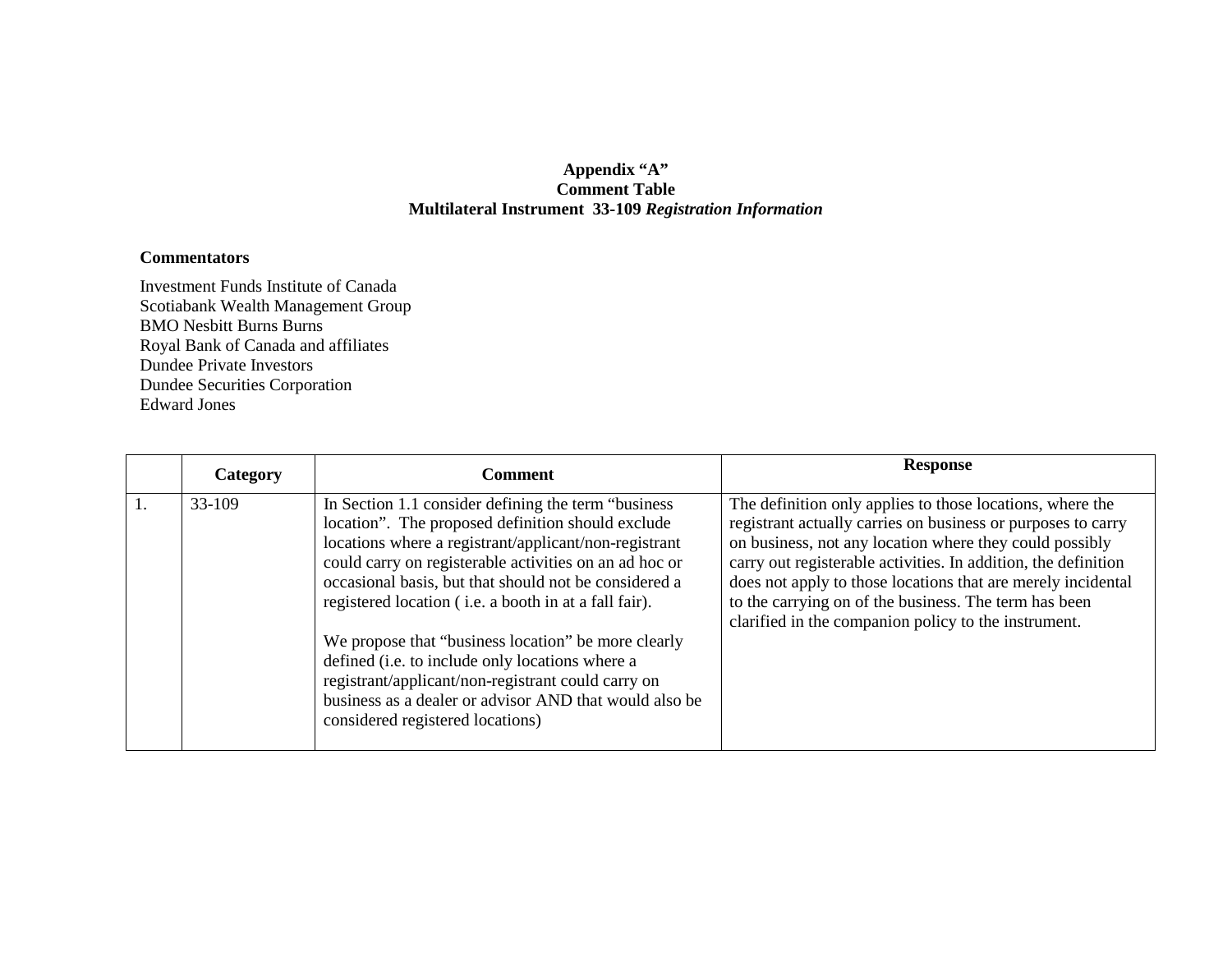|                  | Category | <b>Comment</b>                                                                                                                                                                                                                                                                                                                                                                                                                                                                                                                                                                                                                                                         | <b>Response</b>                                                                                                                                                                                                                                                                                                                                                                                                                                                                                                                                                                                                                                         |
|------------------|----------|------------------------------------------------------------------------------------------------------------------------------------------------------------------------------------------------------------------------------------------------------------------------------------------------------------------------------------------------------------------------------------------------------------------------------------------------------------------------------------------------------------------------------------------------------------------------------------------------------------------------------------------------------------------------|---------------------------------------------------------------------------------------------------------------------------------------------------------------------------------------------------------------------------------------------------------------------------------------------------------------------------------------------------------------------------------------------------------------------------------------------------------------------------------------------------------------------------------------------------------------------------------------------------------------------------------------------------------|
| 2.               | 33-109   | "Non-registered individuals" are defined to include:<br>officers, directors, and shareholders that are not<br>registered to trade or advise on behalf of the firm. This<br>definition conflicts with the current industry definition<br>of "non-registered" individuals. The industry term used<br>for the parties described in section 1.1 as "non-<br>registered" individuals is "non-trading" or "non-<br>advising". Adopting a definition that will now refer to<br>these individuals as "non-registered" may confuse<br>people at the administrative level who do not have the<br>definitions readily available.                                                  | The terms "non-trading" and "non-advising" were<br>considered, but the titles do not fully describe the persons to<br>be captured by the term "non-registered". "Non-advising" is<br>vague because it does not address whether the individual is<br>registered to trade and vice-versa. The term "non-<br>registered" is more specific. It covers only those persons not<br>already registered to trade or advise.                                                                                                                                                                                                                                      |
|                  |          | The term "non-registered" is misleading because<br>approval for these individuals is still required. We<br>propose that individuals currently defined in section 1.1<br>as "non-registered" individuals be redefined as "non-<br>trading individuals" or "non-advising individuals".                                                                                                                                                                                                                                                                                                                                                                                   |                                                                                                                                                                                                                                                                                                                                                                                                                                                                                                                                                                                                                                                         |
| 3.               | 33-109   | Consider replacing "an" with "a" in Section 2.2 (2)                                                                                                                                                                                                                                                                                                                                                                                                                                                                                                                                                                                                                    | This revision has been made.                                                                                                                                                                                                                                                                                                                                                                                                                                                                                                                                                                                                                            |
| $\overline{4}$ . | 33-109   | Section 3.1 Changes to Form 3 Information - This<br>section currently requires a registered firm to notify the<br>regulator of a change to any information previously<br>submitted in Form 3 (particularly 33-109F4) within 5<br>business days of the change. The IDA and MFDA<br>currently require reporting of similar changes within 10<br>business days. We propose that the filing deadline for<br>changes be 10 business days instead of 5 days to<br>harmonize it with the IDA and MFDA rules. This is<br>broader than current reporting requirements. For<br>example and with respect to the British Columbia<br>Securities Commission only certain changes to | Form 3 contains material information about the firm. A firm<br>should be well aware of any change to such material<br>information when it occurs. Therefore, 5 business days is<br>sufficient time to notify the CSA members of a change to<br>Form 3 information. In addition, the IDA rule for filing<br>similar information within 10 business days has not yet<br>received the required approvals and therefore is not<br>presently, and may never be, in place.<br>Form 3 deals with information regarding firms, not<br>individuals. The information required by section 3.1 is all<br>deemed to be relevant to the continued registration of the |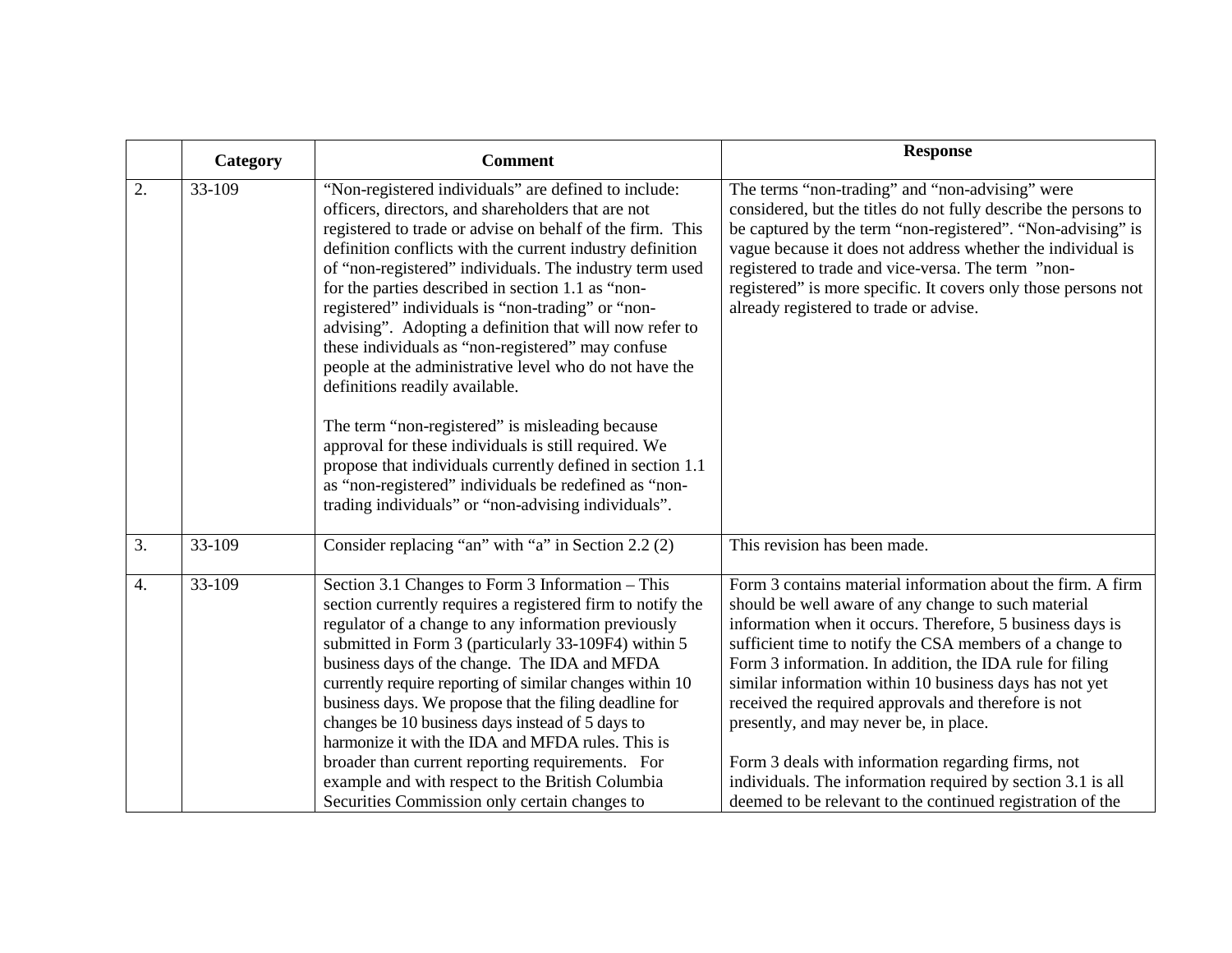|    | Category                | <b>Comment</b>                                                                                                                                                                                                                                                                                                                                                                                                                                                                                                                                                                                                     | <b>Response</b>                                                                                                                                                                                                                                                                                                                                                                                                                                                                                                                                      |
|----|-------------------------|--------------------------------------------------------------------------------------------------------------------------------------------------------------------------------------------------------------------------------------------------------------------------------------------------------------------------------------------------------------------------------------------------------------------------------------------------------------------------------------------------------------------------------------------------------------------------------------------------------------------|------------------------------------------------------------------------------------------------------------------------------------------------------------------------------------------------------------------------------------------------------------------------------------------------------------------------------------------------------------------------------------------------------------------------------------------------------------------------------------------------------------------------------------------------------|
|    |                         | previously filed information are reported. These<br>include: changes in residential address, change in legal<br>name, change in employment, bankruptcy, etc. In<br>essence, only areas that have bearing on the identity of<br>the individual or their fitness for registration are subject<br>to reporting upon any changes.                                                                                                                                                                                                                                                                                      | firm. The first phase of NRD will handle only registration<br>applications for individuals. Therefore, the firm information<br>requested by 3.1 cannot be filed electronically during phase<br>1 of NRD.                                                                                                                                                                                                                                                                                                                                             |
|    |                         | We propose that the reporting requirement for changes<br>in information be made narrower and more specific. We<br>would also ask that certain changes that do not require a<br>copy of an original document to be maintained (as in a<br>legal name change) be permitted to be filed<br>electronically and exempt from paper filing (i.e. changes<br>to residential address information might be exempted<br>from paper filing).                                                                                                                                                                                   |                                                                                                                                                                                                                                                                                                                                                                                                                                                                                                                                                      |
| 5. | 33-109<br>Part 3        | The time period for reporting a change outlined in 33-<br>109 part $3.1(1)$ should be 5 business days from the day<br>of becoming aware of the change rather than 5 business<br>days from the date of the change.                                                                                                                                                                                                                                                                                                                                                                                                  | The notification period is worded as such because the Firm<br>filers should be aware of all Form 3 changes as they occur.                                                                                                                                                                                                                                                                                                                                                                                                                            |
| 6. | 33-109<br>Due Diligence | Is it the intention of Section $6.1(1)$ that firm filers verify<br>that each piece of information provided by the applicant<br>is true by performing an investigation of the individual<br>prior to submission of a Form 33-109F4? Further, is it<br>the intention that firm filers investigate into the credit<br>and banking history of the individual registrants? If this<br>is so, please advise how filer firms are to verify that an<br>applicant has disclosed all of his/her banking or credit<br>information? Will filer firms be given statutory<br>authority to demand this information from financial | Firms are expected to make reasonable efforts to verify that<br>the information provided by their registered individuals and<br>non-registered individuals.<br>In general, reasonable due diligence procedures are based on<br>industry standards and practices that develop and change as<br>the industry continues to evolve. Staff is reluctant to provide<br>a checklist of fixed practices that will become dated as more<br>reasonable procedures are developed as a result of this<br>continuing evolution. For these reasons it is best that |
|    |                         | institutions so that they may verify the truthfulness of                                                                                                                                                                                                                                                                                                                                                                                                                                                                                                                                                           | industry be permitted to continually develop the due                                                                                                                                                                                                                                                                                                                                                                                                                                                                                                 |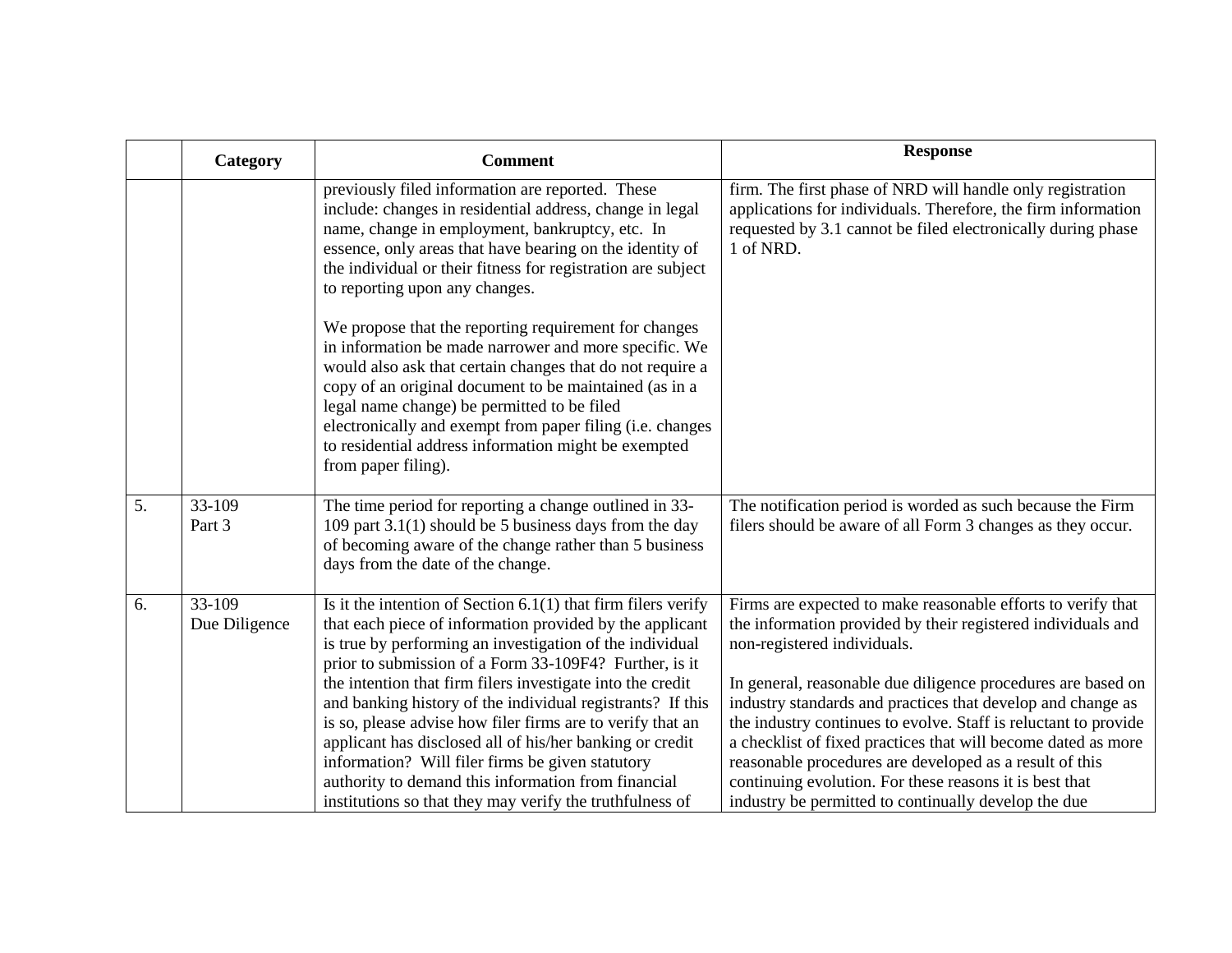|    | Category                | <b>Comment</b>                                                                                                                                                                                                                                                                                                                                                                                                                                                                                                                                                                                                                                                                                                                                                                                                                                                                                                                                                                  | <b>Response</b>                                                                                                                                                                                                                                                                                                                                                                                                                                                                                                                                                                                                                                                                                                                                                                                                                                                                                                              |
|----|-------------------------|---------------------------------------------------------------------------------------------------------------------------------------------------------------------------------------------------------------------------------------------------------------------------------------------------------------------------------------------------------------------------------------------------------------------------------------------------------------------------------------------------------------------------------------------------------------------------------------------------------------------------------------------------------------------------------------------------------------------------------------------------------------------------------------------------------------------------------------------------------------------------------------------------------------------------------------------------------------------------------|------------------------------------------------------------------------------------------------------------------------------------------------------------------------------------------------------------------------------------------------------------------------------------------------------------------------------------------------------------------------------------------------------------------------------------------------------------------------------------------------------------------------------------------------------------------------------------------------------------------------------------------------------------------------------------------------------------------------------------------------------------------------------------------------------------------------------------------------------------------------------------------------------------------------------|
|    |                         | the applicant's statements?<br>The Companion Policy should state:<br>what types of due diligence inquiries dealers are<br>expected to make<br>exactly what criminal records and financial<br>information are deemed to have a bearing on an<br>individual's fitness for registration<br>dealers are not required to perform due<br>$\bullet$<br>diligence on existing registered individuals that<br>are completing an F4 as part of the NRD<br>transition process.<br>Guidelines or a template should be provided indicating<br>what newly hired individuals should sign off on so as to<br>initiate the proper checks on the required information.<br>We are of the opinion that a template/guidelines would<br>also assist in ensuring the relative consistency of due<br>diligence practices from dealer to dealer.<br>Are the firms expected to pay to for the costs of<br>conducting criminal records and credit checks as part of<br>the new due diligence requirements? | diligence procedures necessary to fulfil their obligations.<br>Similar circumstances exist in connection with a registrant's<br>due diligence obligations when signing a prospectus<br>certificate.<br>It is unnecessary to provide firms with statutory authority to<br>demand information because an individual can either<br>disseminate or authorize the dissemination of his own<br>personal information. If the individual is unwilling to<br>provide such information to a firm then this should be<br>considered by the firm when deciding the appropriateness of<br>hiring the individual.<br>Firms are expected pay the costs of all due diligence<br>procedures that it undertakes in order to fulfil its duties;<br>however firms and individuals may arrange between<br>themselves as to which party is responsible for such costs.<br>Registration staff will continue to undertake criminal record<br>checks. |
| 7. | 33-109<br>Due Diligence | A dealer should not be required to keep its due diligence<br>materials at the office where the registrant is working.<br>Most firms will want to consolidate their<br>registrant/employment files at a central location where<br>their human resources functions are located. The<br>physical location of registrant records should make little<br>difference so long as such records can be produced in a                                                                                                                                                                                                                                                                                                                                                                                                                                                                                                                                                                      | Staff agrees with this comment. The provision indicating<br>where a firm must keep its due diligence records has been<br>deleted from the instrument.                                                                                                                                                                                                                                                                                                                                                                                                                                                                                                                                                                                                                                                                                                                                                                        |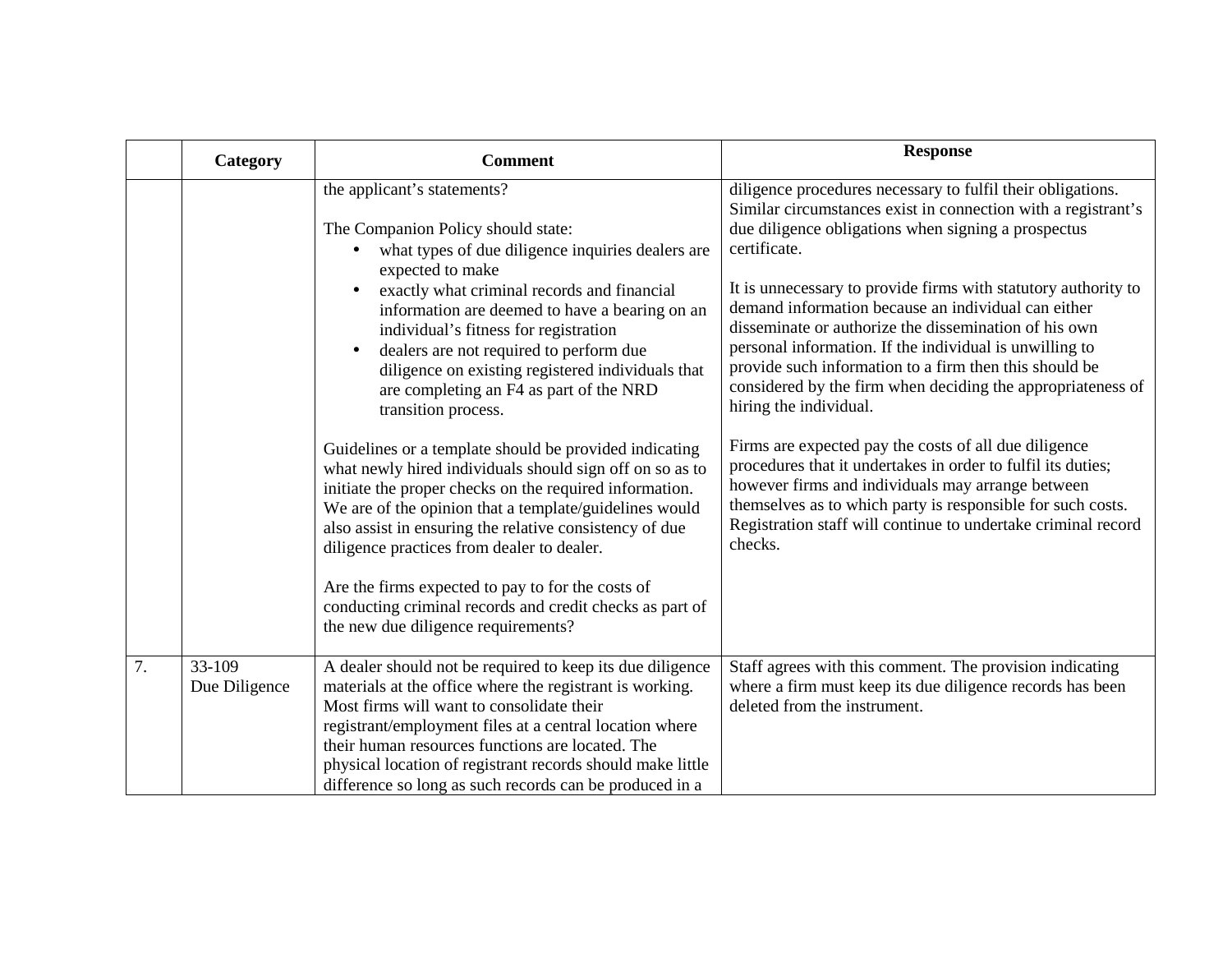|    | Category                | <b>Comment</b>                                                                                                                                                                                                                                                                                                                                                                                                                                                                        | <b>Response</b>                                                                                                                                                                                                                                                                                                                                                                                                                                                                                                                                                                                                                                                                                                                                                                                                                                                                                                                                                                                                                              |
|----|-------------------------|---------------------------------------------------------------------------------------------------------------------------------------------------------------------------------------------------------------------------------------------------------------------------------------------------------------------------------------------------------------------------------------------------------------------------------------------------------------------------------------|----------------------------------------------------------------------------------------------------------------------------------------------------------------------------------------------------------------------------------------------------------------------------------------------------------------------------------------------------------------------------------------------------------------------------------------------------------------------------------------------------------------------------------------------------------------------------------------------------------------------------------------------------------------------------------------------------------------------------------------------------------------------------------------------------------------------------------------------------------------------------------------------------------------------------------------------------------------------------------------------------------------------------------------------|
|    |                         | timely manner upon request. Firms should thus be given<br>the ability to maintain these records wherever it makes<br>the most business sense to do so, on condition that the<br>documents are readily accessible and available for<br>review within a specified time frame.                                                                                                                                                                                                           |                                                                                                                                                                                                                                                                                                                                                                                                                                                                                                                                                                                                                                                                                                                                                                                                                                                                                                                                                                                                                                              |
| 8. | 33-109<br>Due Diligence | The regulators should continue to undertake the due<br>diligence inquires when determining an individual's<br>fitness for registration. They are the ones who make the<br>determination and are the ones in the best position to<br>make the inquiries (i.e. complying with privacy<br>legislation). Requiring industry to do these checks will<br>add a dealer's cost of doing business while saving the<br>regulators time and money. Will such savings be passed<br>onto industry? | The regulators do not undertake due diligence procedures in<br>respect of individual applications for registration. However,<br>regulators will continue to review an individual's<br>application for registration. Firms are in the best position to<br>undertake due diligence and evaluate individuals since they<br>are closer to them.<br>An individual can freely give out his or her personal<br>information. Therefore, the individual should be able to<br>provide the firms with the information and confirmations<br>required. If an individual is unwilling to do so, then that<br>should go to his or her suitability to be hired by the firm.<br>It is not anticipated that the regulators will save any costs by<br>having firms conduct due diligence reviews of their<br>individual registrants. Firms should already have systems in<br>place to screen individuals before hiring them as registrants.<br>Therefore, no disbursements of savings are presently<br>anticipated since no savings due to Part 6 are expected. |
| 9. | 31-109                  | The requirements of Part 8.7 and 8.8 and those of<br>Sections 8.5 and 8.7 of MI 33-109 are duplicative in<br>many respects. Parts 8.7 and 8.8 require a separate<br>filling of a completed Form 33-109F4 within 15<br>business days after the later of the filing firm's NRD                                                                                                                                                                                                          | Staff require that a Form 33-109F5 be filed in order to easily<br>identify the new information that is being submitted.                                                                                                                                                                                                                                                                                                                                                                                                                                                                                                                                                                                                                                                                                                                                                                                                                                                                                                                      |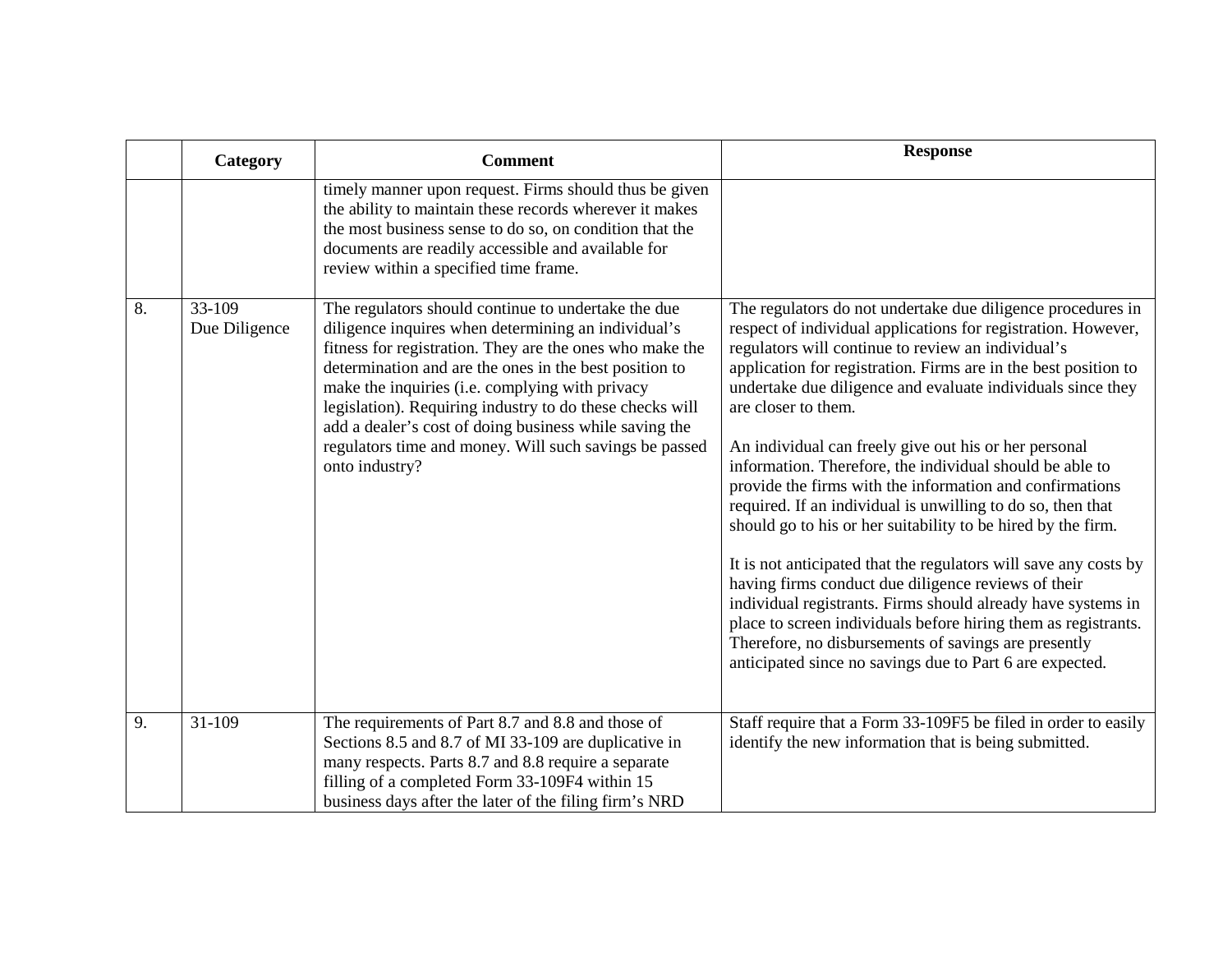|     | Category | <b>Comment</b>                                                                                                                                                                                                                                                                                                                                                                                                                                                                                                                    | <b>Response</b>                                                                                                                                                                                                                                                                                                                                                                                                         |
|-----|----------|-----------------------------------------------------------------------------------------------------------------------------------------------------------------------------------------------------------------------------------------------------------------------------------------------------------------------------------------------------------------------------------------------------------------------------------------------------------------------------------------------------------------------------------|-------------------------------------------------------------------------------------------------------------------------------------------------------------------------------------------------------------------------------------------------------------------------------------------------------------------------------------------------------------------------------------------------------------------------|
|     |          | access date and the date the individual submitted the 33-<br>109F5. Please consider not requiring a Form 33-109F5<br>if a Form 33-109F4 is filed within 5 business days of an<br>event that triggers a filing requirement under MI 33-109.                                                                                                                                                                                                                                                                                        |                                                                                                                                                                                                                                                                                                                                                                                                                         |
| 10. | 33-109   | It is unclear what information firms are going to have to<br>submit by hardcopy in addition to what is required to be<br>filed electronically through the NRD. We propose that<br>items to be submitted in hardcopy and/or electronically<br>be set out in one document (i.e. in a list/table/chart) that<br>indicates in what formats each item is to be submitted.                                                                                                                                                              | This comment has been passed on to the NRD Operational<br>Committee for consideration.                                                                                                                                                                                                                                                                                                                                  |
| 11. | 33-109   | Please clarify who will have access to each of Forms 33-<br>109F1-F5. Current industry practice is for some of<br>these forms to be completed by the applicant. Other<br>forms are completed by the Branch Manager or the<br>Registration Department. We suggest that access to<br>Forms that contain confidential/sensitive information,<br>such as Form 33-109F1 be limited to specifically named<br>parties.                                                                                                                   | In addition to the IDA and the provincial securities<br>regulators, all AFRs of a firm will have access to the NRD<br>filings of the firm. The firm can restrict access to its NRD<br>filings by restricting who it appoints as its AFRs. At present,<br>firms cannot restrict an AFR's access to only particular<br>NRD filings of the firm.                                                                           |
| 12. | 33-109F1 | Consider defining "for cause". For example, a<br>registrant/applicant/non-registrant who is terminated on<br>account of poor sales performance should not be<br>consider as being terminated for cause. It is understood<br>that this phrase may need to be broad, but some<br>guidance would be of great assistance. The terminated<br>registrant/applicant/non-registrant in the example who<br>wishes to transfer to another firm should not have<br>his/her transfer held up as a result of further unnecessary<br>screening. | It is difficult to define "for cause" in the Instrument, because<br>the term will have different meanings under different<br>employment contracts. Such things as under-performance,<br>personality conflicts and attendance are relevant depending<br>on the reasons for them. Therefore, the term is left undefined<br>to have its common law and statutory definition under other<br>applicable legislation applied. |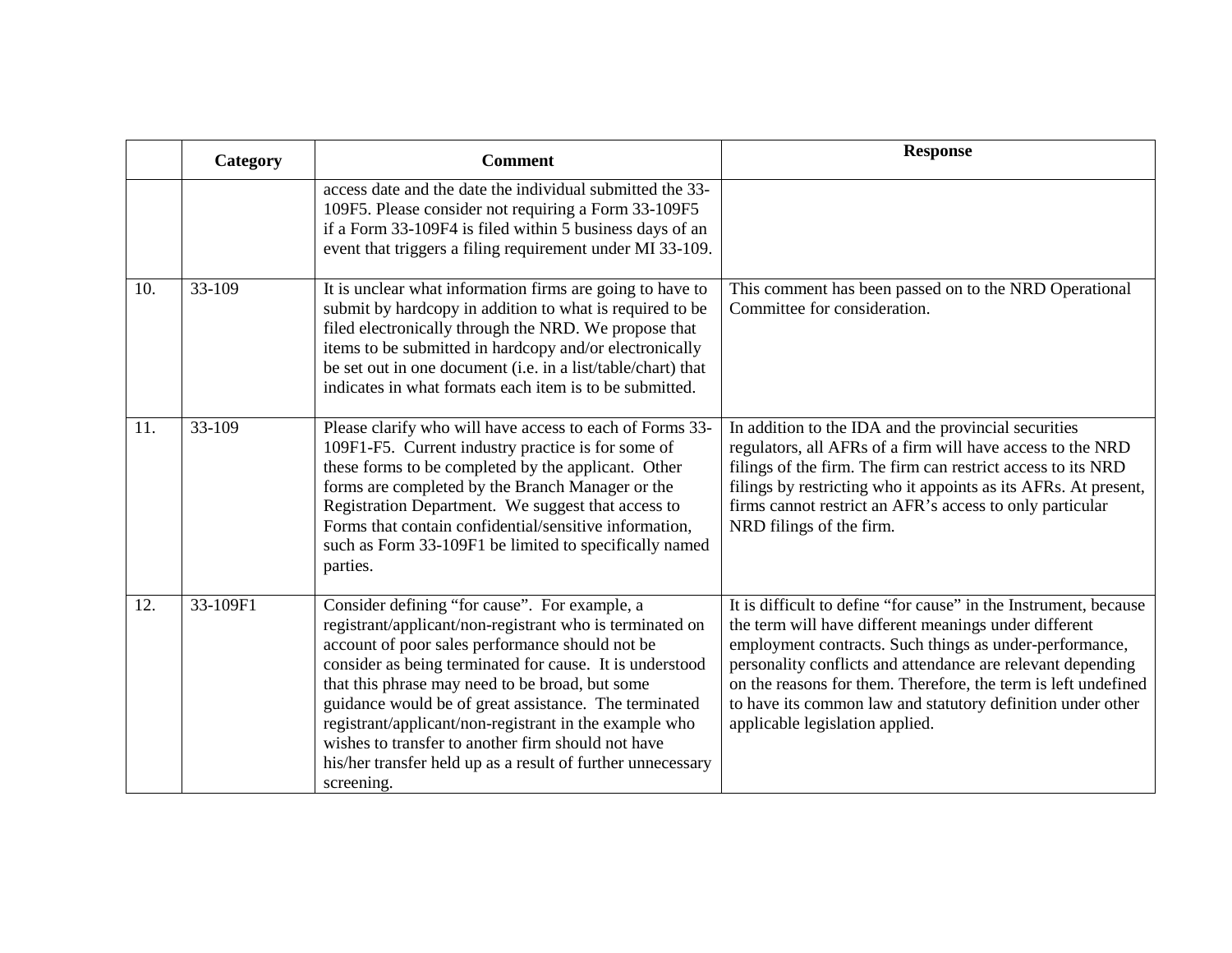|     | Category            | <b>Comment</b>                                                                                                                                                                                                                                                                                                                                                                                                                                                                                                                                                                                                                                                                                          | <b>Response</b>                                                                                                                                                                                                                                                                                                                                                                                                                                                 |
|-----|---------------------|---------------------------------------------------------------------------------------------------------------------------------------------------------------------------------------------------------------------------------------------------------------------------------------------------------------------------------------------------------------------------------------------------------------------------------------------------------------------------------------------------------------------------------------------------------------------------------------------------------------------------------------------------------------------------------------------------------|-----------------------------------------------------------------------------------------------------------------------------------------------------------------------------------------------------------------------------------------------------------------------------------------------------------------------------------------------------------------------------------------------------------------------------------------------------------------|
| 13. | 33-109F1            | Please clarify who the intended authorized signature on<br>specific forms such as the 33-109F1 is.                                                                                                                                                                                                                                                                                                                                                                                                                                                                                                                                                                                                      | The authorized signatory is a person whom the firm has<br>authorized to sign on the firm's behalf.                                                                                                                                                                                                                                                                                                                                                              |
| 14. | 33-109F2            | Consider providing an explanation of the differences<br>between a registrant/applicant/non-registrant removing<br>an individual category and a registrant/applicant/non-<br>registrant surrendering an individual category.                                                                                                                                                                                                                                                                                                                                                                                                                                                                             | Non-registrants are recorded in NRD, but they are not<br>registered as such. Therefore, a person can have her non-<br>registration designation removed from her NRD record, but<br>she cannot surrender it because there is no registration<br>licence to surrender. The forms have not been amended.                                                                                                                                                           |
| 15. | 33-109F4<br>Item 02 | It is suggested to place the word "Current" before<br>"Residential" on the line that requests the current<br>residential information in Item 2.                                                                                                                                                                                                                                                                                                                                                                                                                                                                                                                                                         | Staff agrees that the recommended change would add clarity<br>and has made the change.                                                                                                                                                                                                                                                                                                                                                                          |
| 16. | 33-109F4<br>Item 02 | The request for a 10-year history of residential addresses<br>seems irrelevant and should not be required information<br>in the F4s.<br>A blanket request for all employment information in a<br>10-year period is over-broad. There is no purpose to<br>collecting employment history information that is not<br>related to employment in the financial services industry<br>(i.e. it is not relevant to employment in the mutual funds<br>industry to know that an applicant worked at a fast food<br>establishment 5 years ago).<br>Schedule F of Form 33-109F4 asks for considerable<br>detail for the person's current and past employer. What<br>is the relevance of collecting this information? | Registration staff is of the view that a 10-year history of<br>residential addresses and employment information is a<br>relatively simple and concise way for staff to get a sense of a<br>person's history and experience. Registration staff finds that<br>this information is helpful in making an assessment of an<br>individual's suitability. This information also provides a<br>cross-check against other background information provided<br>on the F4. |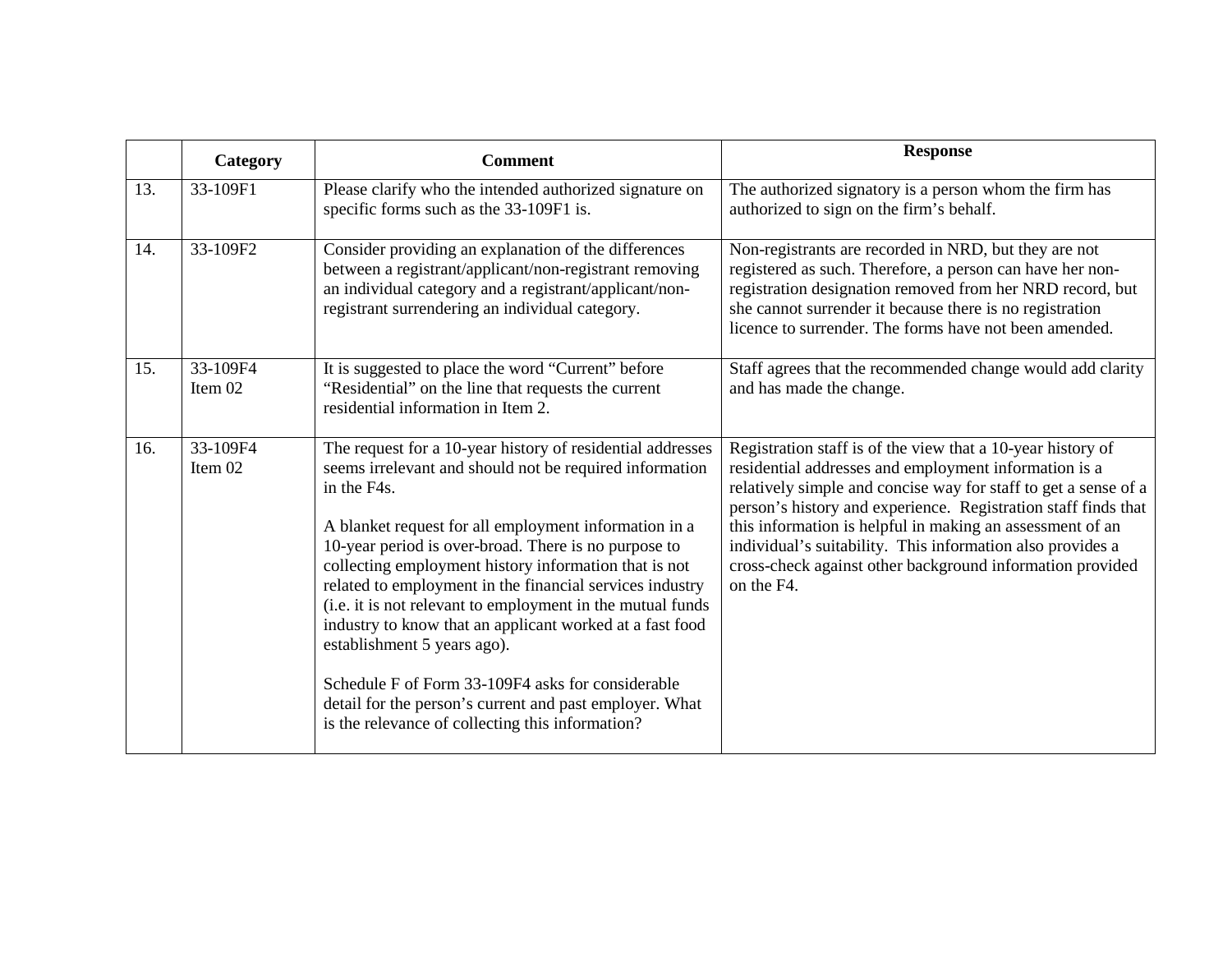|     | Category                 | <b>Comment</b>                                                                                                                                                                                                                                                                 | <b>Response</b>                                                                                                                                                                                                                                                                                                                                                                                                                                                                                                                                                                                                                                                                                                                                                   |
|-----|--------------------------|--------------------------------------------------------------------------------------------------------------------------------------------------------------------------------------------------------------------------------------------------------------------------------|-------------------------------------------------------------------------------------------------------------------------------------------------------------------------------------------------------------------------------------------------------------------------------------------------------------------------------------------------------------------------------------------------------------------------------------------------------------------------------------------------------------------------------------------------------------------------------------------------------------------------------------------------------------------------------------------------------------------------------------------------------------------|
| 17. | 33-109F4<br>Item 05      | This item does not contain a box for application to self-<br>regulatory organizations as appears on the current form.<br>Please indicate how approval from the SRO is to be<br>documented, particularly in the event that dual approval<br>is required in a given jurisdiction | Whether an application is routed to a self-regulatory<br>organization will depend on the registration category the<br>applicant has selected. In those jurisdictions where the IDA<br>has been granted the authority to register individuals<br>(Ontario, B.C., and Alberta), NRD will automatically route<br>applications to the IDA. In those jurisdictions where this<br>authority has not been delegated, the regulator will send the<br>application to the IDA through NRD. Once the IDA has<br>made a determination regarding the application it is sent<br>back to the regulator for the regulator's assessment. Once<br>the IDA and the regulator have made their determinations,<br>notification will be provided to the applicant's sponsoring<br>firm. |
| 18. | 33-109F4<br>Item 06      | The final form of Schedule "C" (categories of<br>registration) is not provided. We recommend that the<br>categories of registration be harmonized across the<br>provinces in support of the NRD.                                                                               | The CSA is currently pursuing initiatives to harmonize<br>registration categories.                                                                                                                                                                                                                                                                                                                                                                                                                                                                                                                                                                                                                                                                                |
| 19. | 33-109F4<br>Item 07      | It appears as if the form only has room for one address<br>and the name of only one agent of service in Item 7. If<br>this is the case, consider the fact that an individual may<br>have more than one agent of service if he is registered in<br>more than one jurisdiction.  | Form 33-109F4 is intended to provide room for more than<br>one address for service and agent for service. Form 33-<br>109F4 has been amended to clarify this.                                                                                                                                                                                                                                                                                                                                                                                                                                                                                                                                                                                                     |
| 20. | 33-109F4<br>Item $08(1)$ | Please clarify the statement, "if you are a non-registered<br>individual, you are not required to complete this Item."<br>found in Item $8(1)$ . It probably should read, "if you are<br>a non-registered individual, you may not be required to<br>complete this Item."       | "Non-registered individual" is a term defined in MI 33-109.<br>Some non-registered individuals are required to meet<br>proficiency requirements under the rules of the IDA and will<br>be required to notify the IDA of having met these<br>requirements through NRD. The instruction has been<br>changed to read: "Check here if you are not required under                                                                                                                                                                                                                                                                                                                                                                                                      |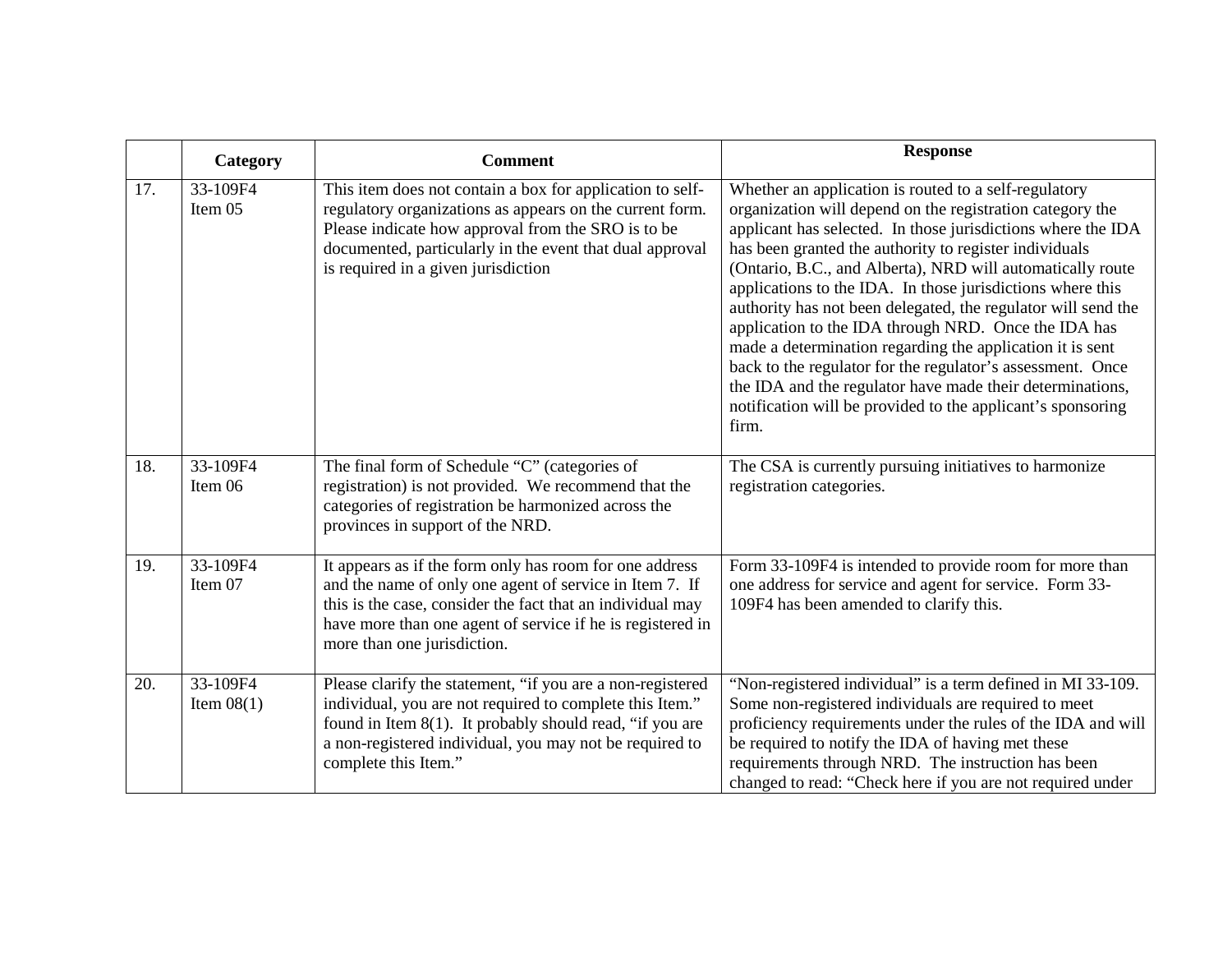|     | Category                                                  | <b>Comment</b>                                                                                                                                                                                                                                                                                                                                                         | <b>Response</b>                                                                                                                                                                                                                                                                                                                                                                     |
|-----|-----------------------------------------------------------|------------------------------------------------------------------------------------------------------------------------------------------------------------------------------------------------------------------------------------------------------------------------------------------------------------------------------------------------------------------------|-------------------------------------------------------------------------------------------------------------------------------------------------------------------------------------------------------------------------------------------------------------------------------------------------------------------------------------------------------------------------------------|
|     |                                                           |                                                                                                                                                                                                                                                                                                                                                                        | securities legislation or the rules of a self-regulatory<br>organization to satisfy any course or examination<br>requirements."                                                                                                                                                                                                                                                     |
| 21. | 33-109F4<br>Item $08(2)$                                  | Given the language of Item $8(2)$ and given that there has<br>been a determination to add a field for student numbers<br>issued by the Trust Company Institute or for other<br>institutions only in a later release of NRD, please<br>indicate how such information will be captured upon<br>NRD's launch.                                                             | Individuals submitting the Form 33-109F4 will only be<br>required to provide the student numbers received from the<br>institutions listed on Form 33-109F4.                                                                                                                                                                                                                         |
| 22. | 33-109F4<br>Item $08(2)$                                  | Please explain why it is felt to be necessary for the<br>applicant to provide student numbers from the CSI,<br>CAIFA etc. If the regulators intend to validate<br>proficiency using student numbers, then the<br>responsibility for doing so should be removed from the<br>dealer's set of responsibilities. If not, then this<br>information need not be provided.    | The regulators intend to use student numbers to audit<br>proficiency, but not to check proficiency in every instance.<br>The regulators are of the view that providing student<br>numbers should not be onerous since they appear on the<br>individual's transcript.                                                                                                                |
| 23. | 33-109F4<br>Item 10, 11,<br>schedules F, G,<br>H, I, K, L | In regard to the terms "full disclosure", "relevant<br>details", "full details", consider using plain language<br>and providing comprehensive definitions, instructions or<br>explanation so that any individual who is required to<br>complete this form (including the firm's compliance and<br>legal departments) may understand what is required of<br>him or her. | A number of these questions have been amended to specify<br>the information sought. In respect of the other<br>circumstances referred to by the commentator, the filing<br>individual at her option may provide further information if,<br>for example, the individual is of the view that doing so will<br>expedite her application. The form has been amended to<br>clarify this. |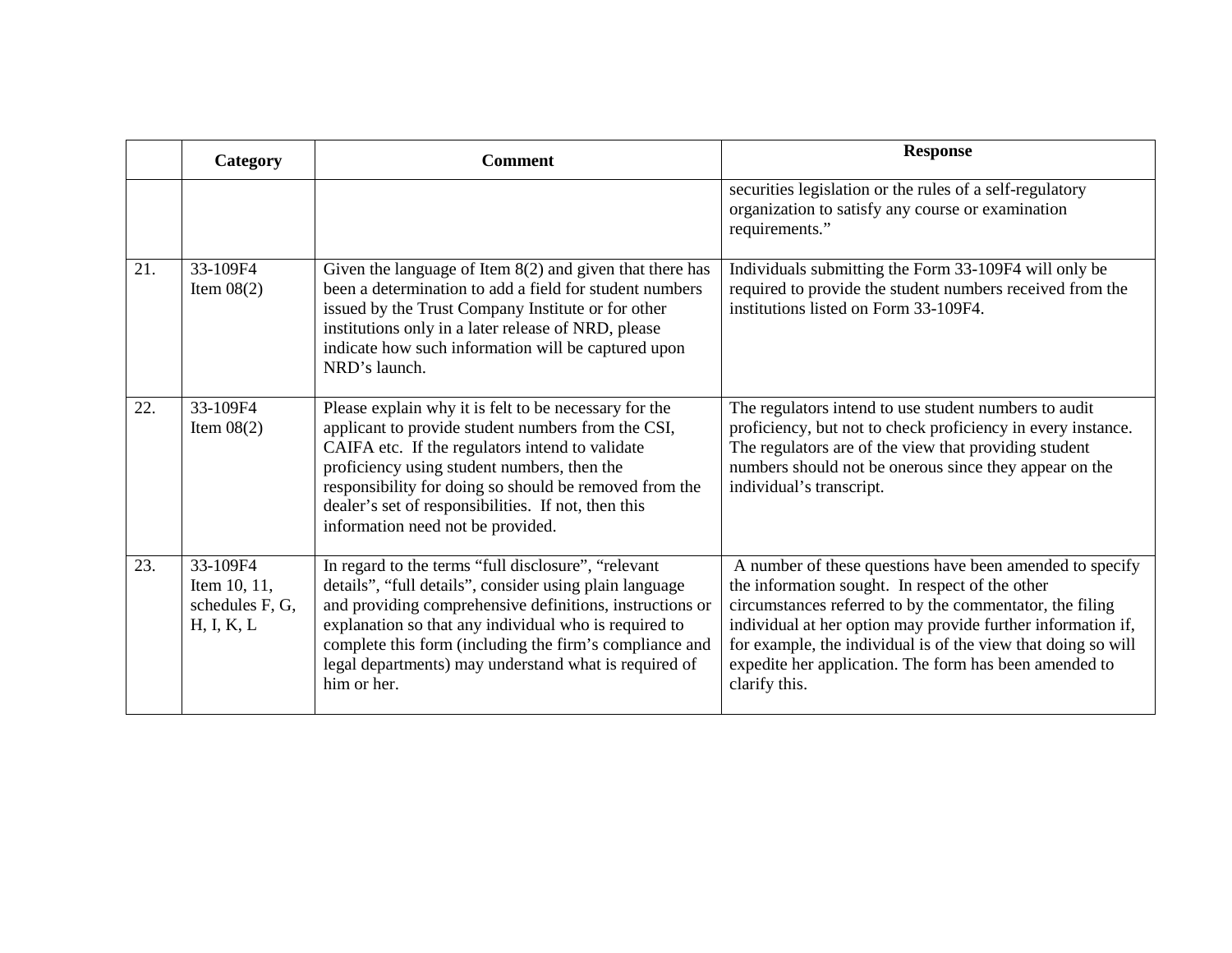|     | Category                          | <b>Comment</b>                                                                                                                                                                                                                                                                                                                                                                                                                                                         | <b>Response</b>                                                                                                                                                                                                                                                                                                                                                                                                                                                                                                                    |
|-----|-----------------------------------|------------------------------------------------------------------------------------------------------------------------------------------------------------------------------------------------------------------------------------------------------------------------------------------------------------------------------------------------------------------------------------------------------------------------------------------------------------------------|------------------------------------------------------------------------------------------------------------------------------------------------------------------------------------------------------------------------------------------------------------------------------------------------------------------------------------------------------------------------------------------------------------------------------------------------------------------------------------------------------------------------------------|
| 24. | 33-109F4<br>Item 11               | In Item 11, consider removing the last line requesting<br>the applicant/registrant/non-registrant to "check here if<br>all disclosure required by this section has been made in<br>response to Item 10." It would seem that there would<br>not be any instances where this option could be used.<br>How can one provide disclosure relating to previous<br>employment in the current employment section if they<br>are newly employed and/or now seeking registration? | This check box may be relevant if the sponsoring firm has<br>employed the applicant for the last 10 years in a capacity<br>that did not require the submission of an F4. In such a case<br>the individual's last 10 years of employment would appear<br>under Item 10 - Current Employment. Admittedly the<br>circumstances in which this checkbox will be used may be<br>rare, but in an on-line environment it is necessary to provide<br>an applicant with the ability to indicate that Item 11 is 'not<br>applicable' and why. |
| 25. | 33-109F4<br>Item 11<br>Schedule G | Form 33-109F4 requests, as does the current Form 4,<br>employment history for the past 10 years. As all<br>industry employment should already be on the system,<br>please explain what the relevance of collecting this<br>information is.                                                                                                                                                                                                                             | An individual's employment history should only require<br>inputting once. If an individual is required to submit a new<br>F4, NRD will bring forward the individual's history so that<br>the individual will only have to confirm the accuracy of the<br>information rather than re-input the information.                                                                                                                                                                                                                         |
| 26. | 33-109F4<br>Item $12(a)$          | There are many participants in the Canadian financial<br>industry and many different standards of conduct. With<br>regard to Item 12(a) it has been suggested that the Item<br>is intended to refer only to regulatory standards of<br>conduct. The language should be amended to reflect<br>this.                                                                                                                                                                     | Item 12(a) refers to industry standards of conduct to which<br>the applicant may have been subject (for example, the IFIC<br>Code of Practice).                                                                                                                                                                                                                                                                                                                                                                                    |
| 27. | 33-109F4<br>Item $13(3)$          | In Item $13(3)$ consider removing the comma after the<br>phrase "of that firm". Most firms have been subject to a<br>cease trade order. Some firms have been subject of a<br>cease trade order of their own voting securities.                                                                                                                                                                                                                                         | The commentator is referring to the following clause: "when<br>you were a partner, director, officer or holder of voting<br>securities carrying more than 10 percent of the votes carried<br>by all outstanding voting securities of the firm, " Staff is<br>of the view that the commas around this clause are important<br>to clarify that only words within the clause restrict the<br>meaning of the words "any firm".                                                                                                         |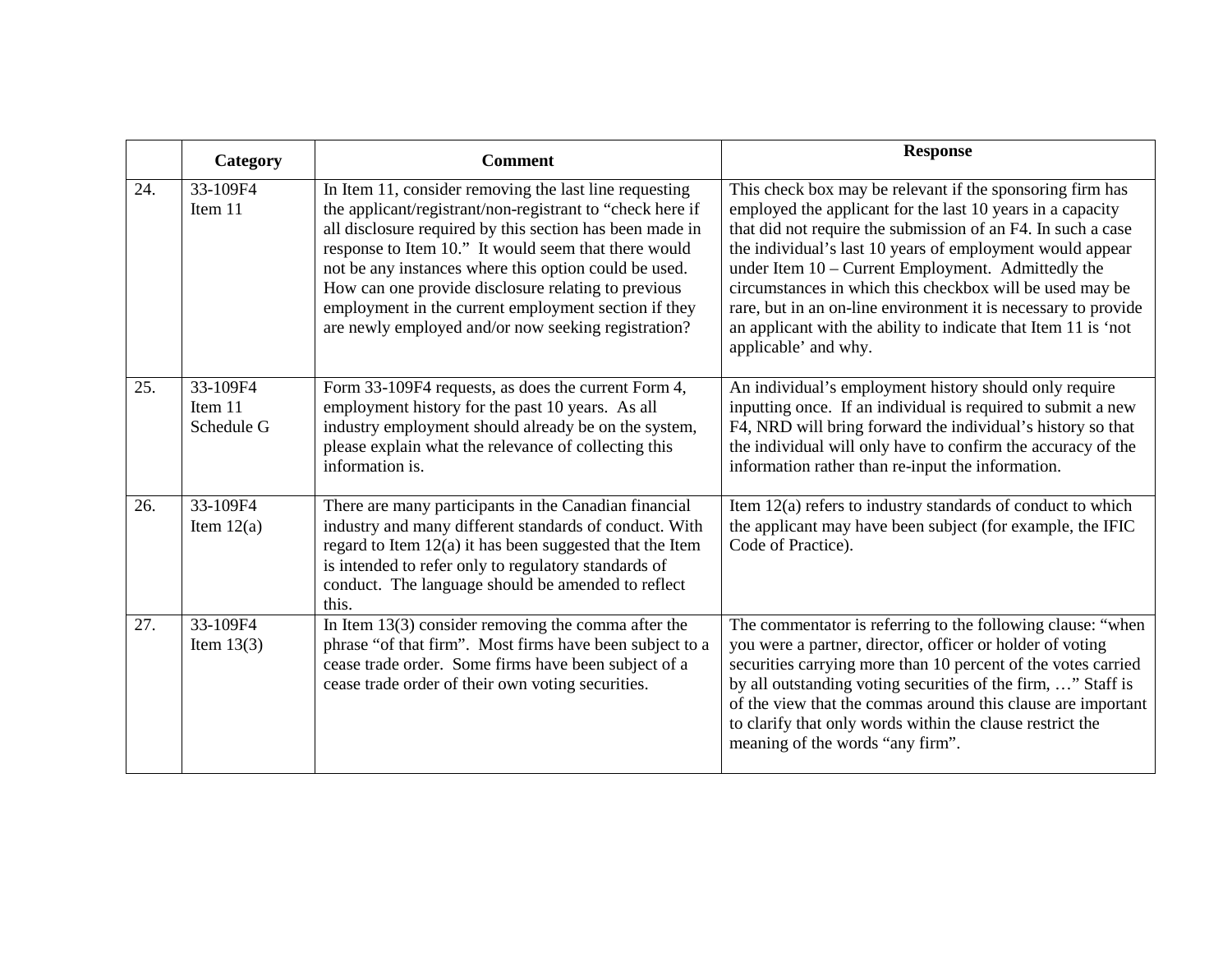|     | Category                        | <b>Comment</b>                                                                                                                                                                                                                                                                                                                                                                                                                                                                                                                                                                                                                                                                                    | <b>Response</b>                                                                                                                                                                                                                                                                                                                                                                                                                                                                                                                                                                                                                     |
|-----|---------------------------------|---------------------------------------------------------------------------------------------------------------------------------------------------------------------------------------------------------------------------------------------------------------------------------------------------------------------------------------------------------------------------------------------------------------------------------------------------------------------------------------------------------------------------------------------------------------------------------------------------------------------------------------------------------------------------------------------------|-------------------------------------------------------------------------------------------------------------------------------------------------------------------------------------------------------------------------------------------------------------------------------------------------------------------------------------------------------------------------------------------------------------------------------------------------------------------------------------------------------------------------------------------------------------------------------------------------------------------------------------|
| 28. | 33-109F4<br>Item 14             | The wording of the question on criminal disclosure is<br>inappropriate. As the question currently reads, an<br>applicant has to disclose "if he/she has been charged<br>with an offence or found guilty of an offence that was<br>committed in Canada or had it been committed in<br>Canada, would constitute an offence under the laws of<br>Canada".<br>This question seems to require the applicant to draw a<br>legal conclusion about the similarity between offences<br>in other jurisdictions and the laws of Canada. It would<br>be more appropriate to ask if the applicant has been<br>convicted of an offence under the laws of Canada or of<br>any other state, country or territory. | Staff has simplified the question as it relates to foreign<br>criminal disclosure. Applicants will be required to disclose<br>whether or not they have been charged with or have been<br>found guilty of an offence in a foreign jurisdiction.                                                                                                                                                                                                                                                                                                                                                                                      |
| 29. | 33-109F4<br>Item $14(a) \& (b)$ | Although the current Form 4 does not exclude minor<br>traffic violations and parking tickets from those offences<br>that need to be reported, it has been the practice of Staff<br>of the securities regulators and SROs not include an<br>investigation into these matters as part of the assessment<br>of eligibility for registration or continued registration.<br>Consider specifying the types of charges and offences<br>that applicants must disclose, and those that they do not<br>need to disclose in Items $14(a)$ and (b).                                                                                                                                                           | Given the great number of offences, staff is of the view that<br>it would not be practical to provide an exhaustive list of<br>circumstances in which being charged with an offence may<br>not speak to an individual's suitability. However, staff does<br>agree with the commentators that the current draft of F4<br>should attempt to explicitly eliminate filings which would<br>be relatively common yet not likely to affect the assessment<br>of an individual's suitability. To that end, speeding and<br>parking violations have been explicitly excluded from the<br>disclosure required under Item 14 of Form 33-109F4. |
| 30. | 33-109F4<br>Item $14(c)$        | Consider redrafting Item 14 (c) by removing the words<br>"are or". It should be the responsibility of the firm, not<br>the applicant, to disclose whether such charges occurred<br>prior to the applicant's association with the firm. It is<br>suggested that the question be drafted as follows:                                                                                                                                                                                                                                                                                                                                                                                                | Staff agrees with the commentator that individuals should<br>not be required to notify the regulator of information that a<br>registered firm is required to provide. Several questions<br>have been redrafted to provide for this. It should be noted<br>however that under this and other F4 questions, individuals<br>are still required to provide information in respect of firms                                                                                                                                                                                                                                              |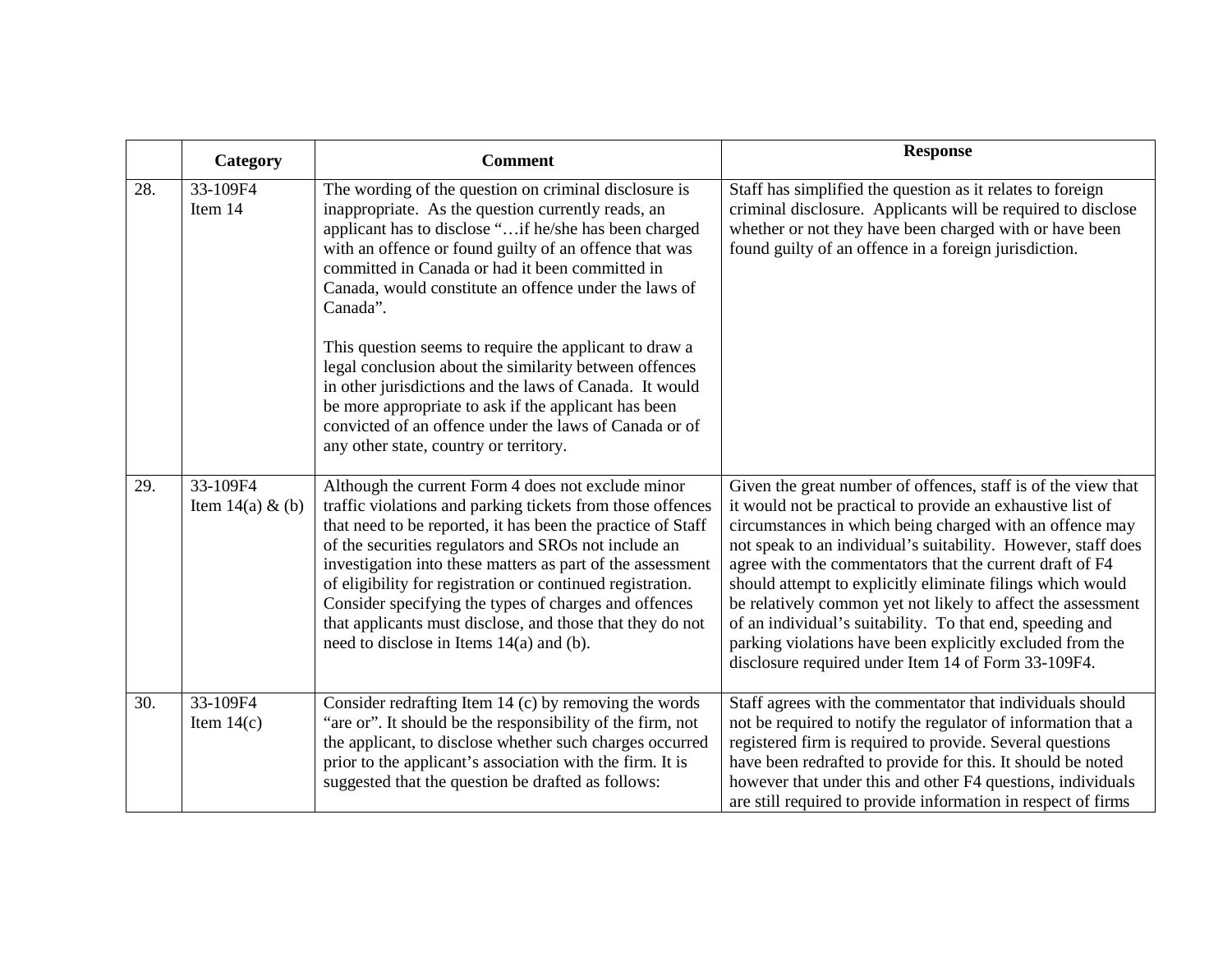|     | Category                 | <b>Comment</b>                                                                                                                                                                                                                                                                                                                                                                                                                           | <b>Response</b>                                                                                                                                                                                                                                                                                                                        |
|-----|--------------------------|------------------------------------------------------------------------------------------------------------------------------------------------------------------------------------------------------------------------------------------------------------------------------------------------------------------------------------------------------------------------------------------------------------------------------------------|----------------------------------------------------------------------------------------------------------------------------------------------------------------------------------------------------------------------------------------------------------------------------------------------------------------------------------------|
|     |                          | "Have charges been laid, alleging an offence that was<br>committed in Canada, or had it been committed in<br>Canada, constitutes or would constitute an offence under<br>the laws of Canada, against any firm, in which you were<br>at the time of such event, a partner, director, officer or<br>holder of voting securities carrying more than 10<br>percent of the votes carried by all outstanding voting<br>securities?"            | that are not registered firms.                                                                                                                                                                                                                                                                                                         |
| 31. | 33-109F4<br>Item $15(b)$ | It is suggested that Item $15(b)$ be reworded. The current<br>wording suggests that a civil proceeding involving the<br>firm occurred, and asks whether the individual was an<br>officer, partner, director or shareholder at the time the<br>events occurred that led to the civil proceeding. The<br>item should first inquire if any civil proceedings actually<br>occurred other than any of those mentioned in section<br>$15(a)$ . | Staff is of the view that the wording of this question is<br>correct. The clause "at the time the events that led to the<br>civil proceeding occurred" could either go where it is<br>currently placed or at the end of the question. Staff is of the<br>view that the question is easier to understand as it is<br>currently drafted. |
| 32. | 33-109F4<br>Item $16(2)$ | Consider providing a threshold or types of financial<br>obligations necessary for disclosure under Item 16(2).<br>In its current form this Item would require an individual<br>to disclose the failure to meet insignificant financial<br>obligations.                                                                                                                                                                                   | Staff agrees with the commentators. F4 has been amended<br>to provide that an individual is not required to disclose the<br>failure to meet a financial obligation that is less than \$500.                                                                                                                                            |
| 33. | 33-109F4<br>Item $16(4)$ | Form 33-109F4 requires detailed information on all<br>garnishments and/or directions to pay – please clarify<br>(by explicit inclusion/exclusion) as to whether or not the<br>information sought in this item includes child support<br>and alimony payments.                                                                                                                                                                            | A direction from a federal, provincial, territorial or state<br>authority ordering payment of child support or alimony<br>would require disclosure under this item.                                                                                                                                                                    |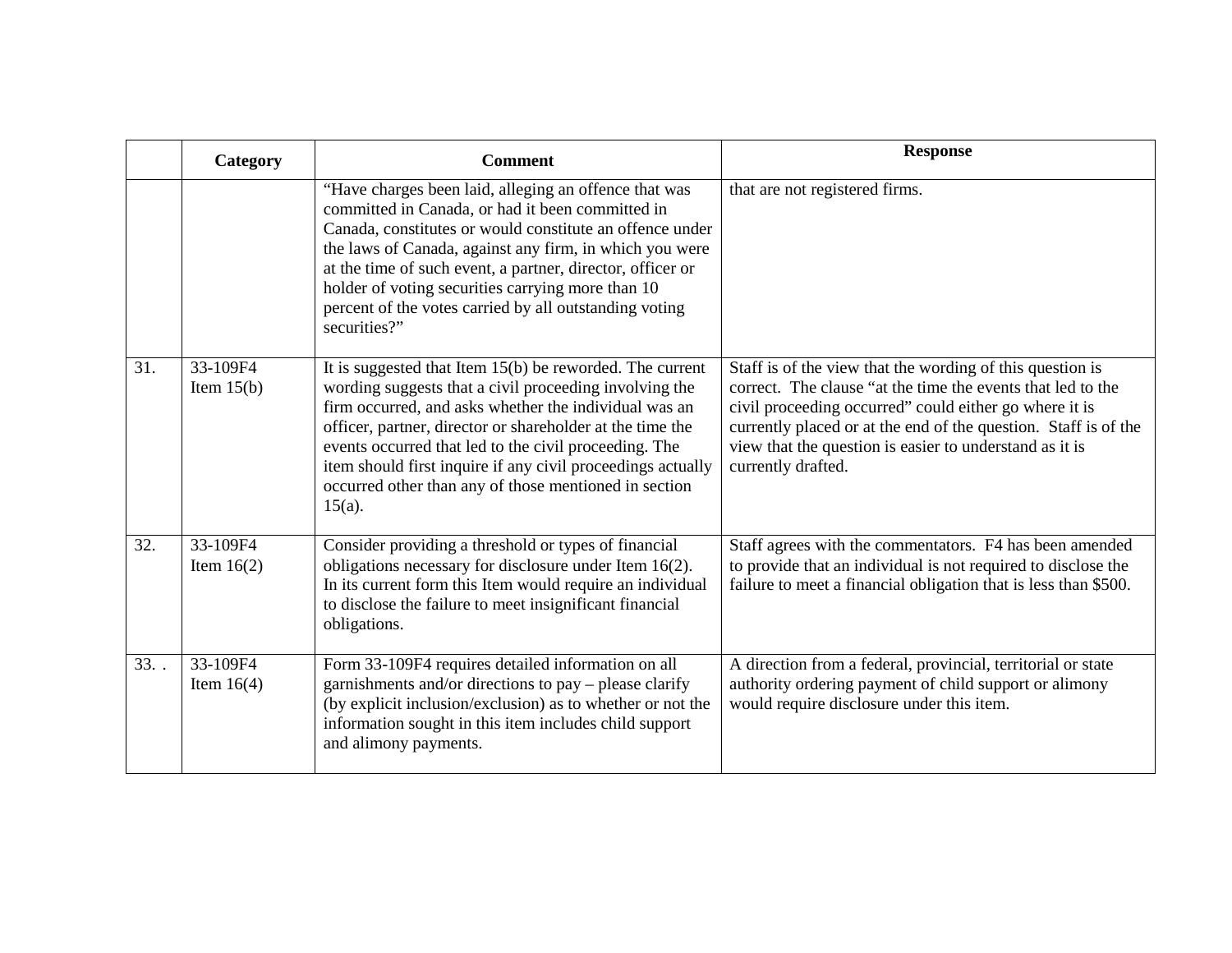|     | Category                                                          | <b>Comment</b>                                                                                                                                                                                                                                                                                                                                                                                                                                                                                                                                                                                                                                                                                                                                                                                                                                                                                                                                                | <b>Response</b>                                                                                                                                                                                                                                                                                                                                                                                                                                                                                                                                                                                                                                                                                                                                                                                                                           |
|-----|-------------------------------------------------------------------|---------------------------------------------------------------------------------------------------------------------------------------------------------------------------------------------------------------------------------------------------------------------------------------------------------------------------------------------------------------------------------------------------------------------------------------------------------------------------------------------------------------------------------------------------------------------------------------------------------------------------------------------------------------------------------------------------------------------------------------------------------------------------------------------------------------------------------------------------------------------------------------------------------------------------------------------------------------|-------------------------------------------------------------------------------------------------------------------------------------------------------------------------------------------------------------------------------------------------------------------------------------------------------------------------------------------------------------------------------------------------------------------------------------------------------------------------------------------------------------------------------------------------------------------------------------------------------------------------------------------------------------------------------------------------------------------------------------------------------------------------------------------------------------------------------------------|
| 34. | 33-109F4<br>Agent for<br>Service<br>Submission to<br>Jurisdiction | The Agent for Service and Submission to Jurisdiction<br>provisions require one to file a notice appointing a new<br>agent for service of process at least 30 days prior to<br>termination for any reason of the appointment of the<br>Agent for Service. The Appointment also requires that a<br>notice be filed amending the name or address of the<br>Agent for Service at least 30 days before any change in<br>the name or address of the Agent for Service. This may<br>not be practical, and may not be possible.                                                                                                                                                                                                                                                                                                                                                                                                                                       | The Appointment of Agent for Service has been removed<br>from Form 33-109F4. If an individual appoints an agent for<br>service, the agent and the agent's address will be required<br>under Item 7 of Form 33-109F4 but the Appointment itself<br>will be a separate document retained by the firm pursuant to<br>subsection $6.1(3)$ of MI 33-109. The Appointment may<br>impose notice requirements.                                                                                                                                                                                                                                                                                                                                                                                                                                    |
| 35. | 33-109F4<br>Certification                                         | Consider replacing the current wording in the<br>certification section with the following:<br>"The undersigned applicant has discussed the questions<br>in this application with an officer or branch manager of<br>this firm, and the applicant has affirmed that he or she<br>fully understands the questions. The undersigned<br>authorized officer certifies on behalf of the sponsoring<br>firm that the applicant will be engaged as registered or<br>approved."<br><b>Or</b><br>"The applicant was provided with an opportunity to<br>discuss the questions in this application with an officer or<br>branch manager of this firm. The undersigned authorized<br>officer or partner further certifies on behalf of the<br>sponsoring firm that the applicant will be engaged by the<br>sponsoring firm as registered or approved."<br>This change is suggested as it is unclear how an officer<br>or branch manager can ascertain whether an applicant | This suggestion will not be adopted.<br>It is an offence for an individual to submit an application<br>that is inaccurate. Given this, it is staff's view that requiring<br>individuals to also merely affirm their understanding of the<br>Form 33-109F4 to a partner or officer would not add to the<br>quality of the submission. Staff would gain greater comfort<br>knowing that the firm has made reasonable efforts to<br>determine whether an individual understands Form 33-<br>109F4.<br>Staff does not feel that it is possible or necessary to<br>prescribe a checklist for firm's to follow to meet this<br>requirement. Staff is of the view that meeting this<br>requirement necessitates an exercise of judgment that should<br>be within the abilities of an individual reviewing the<br>submission on behalf of a firm. |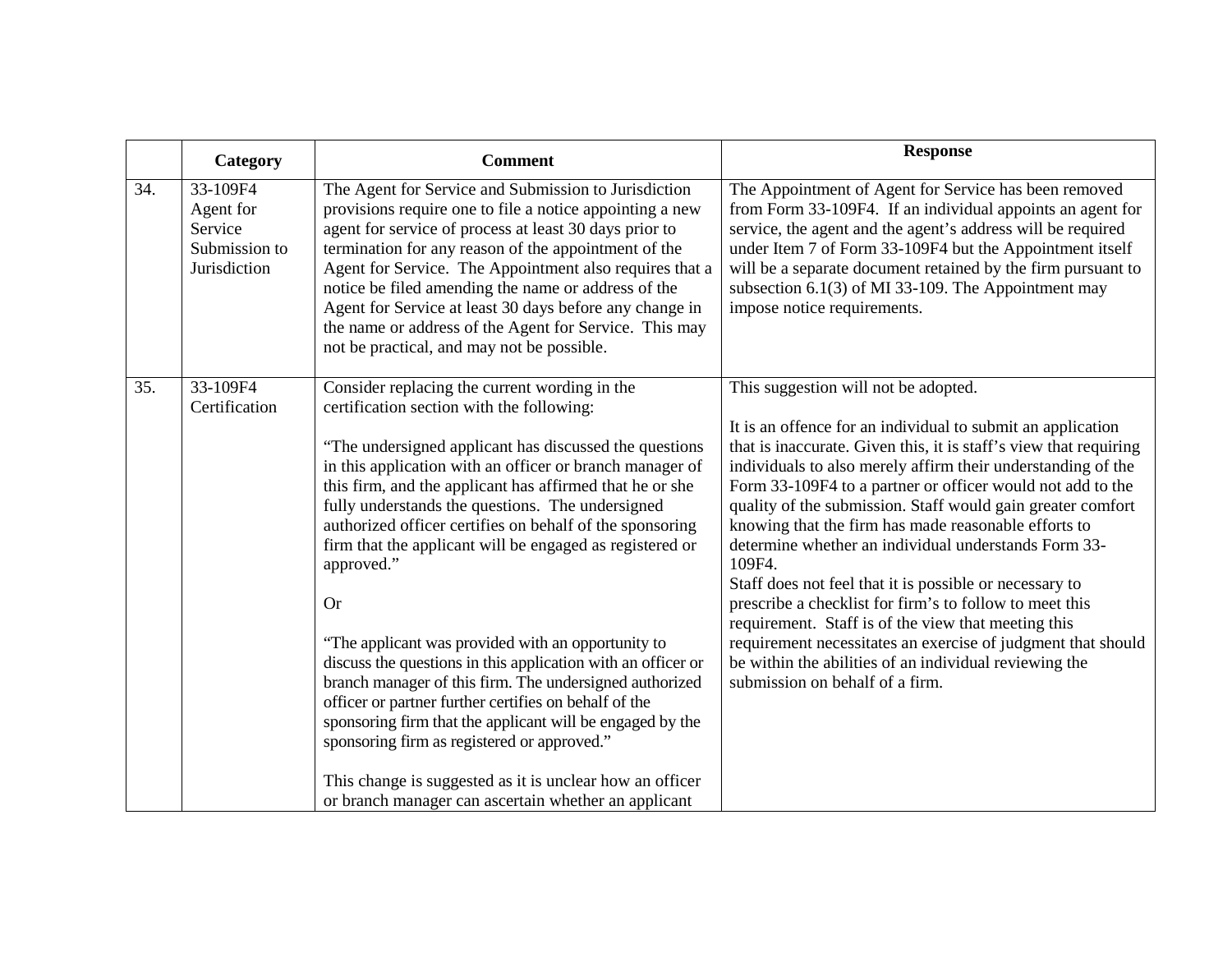|     | Category                  | <b>Comment</b>                                                                                                                                                                                                                                                                                                                                                                                                                                                                                                                                            | <b>Response</b>                                                                                                                                                                                                                                                                                                                                                                   |
|-----|---------------------------|-----------------------------------------------------------------------------------------------------------------------------------------------------------------------------------------------------------------------------------------------------------------------------------------------------------------------------------------------------------------------------------------------------------------------------------------------------------------------------------------------------------------------------------------------------------|-----------------------------------------------------------------------------------------------------------------------------------------------------------------------------------------------------------------------------------------------------------------------------------------------------------------------------------------------------------------------------------|
|     |                           | truly understands the questions on the Form 33-109F4.<br>What steps will an officer or branch manager need to<br>take to be satisfied that an applicant understands the<br>questions? It is suggested that it should only be<br>necessary for an officer or branch manager to simply<br>inquire of the applicant if she understands the questions,<br>to attempt to explain each question not understood by<br>the applicant, and to certify that this inquiry, and if<br>necessary, explanation, has taken place.                                        |                                                                                                                                                                                                                                                                                                                                                                                   |
| 36. | 33-109F4<br>Certification | Consider changing the wording of the Certification of<br>Officer or Partner box to allow the officer to delegate<br>the responsibility to the AFR for submitting the<br>application online ensuring internal procedures are<br>documented. Wording should be changed to<br>"Certification of Officer Partner or AFR". Add the<br>words "Internal procedures have been documented<br>ensuring that Officer or Partner have reviewed the<br>application with the applicant prior to submission and<br>hereby authorize the AFR to submit this application." | Given that under MI 33-109 and CP 33-109 firms are to take<br>reasonable steps to ensure that submissions are accurate,<br>staff is of the view that this change to the certification is not<br>necessary.                                                                                                                                                                        |
| 37. | 33-109F4<br>Certification | The sworn oath by the applicant as to the truth of their<br>F4 information is being replaced with the AFR's<br>confirmation. The firm's AFR cannot be made<br>accountable for the truthfulness of the applicant's<br>statement.                                                                                                                                                                                                                                                                                                                           | The individual applicant is responsible for the truthfulness<br>of his or her own submission. The AFR is not expected to<br>investigate whether the information provided to the AFR is<br>accurate. It is an offence for an individual to submit an<br>application that is inaccurate whether the individual makes<br>the submission through an agent (e.g., an AFR) or directly. |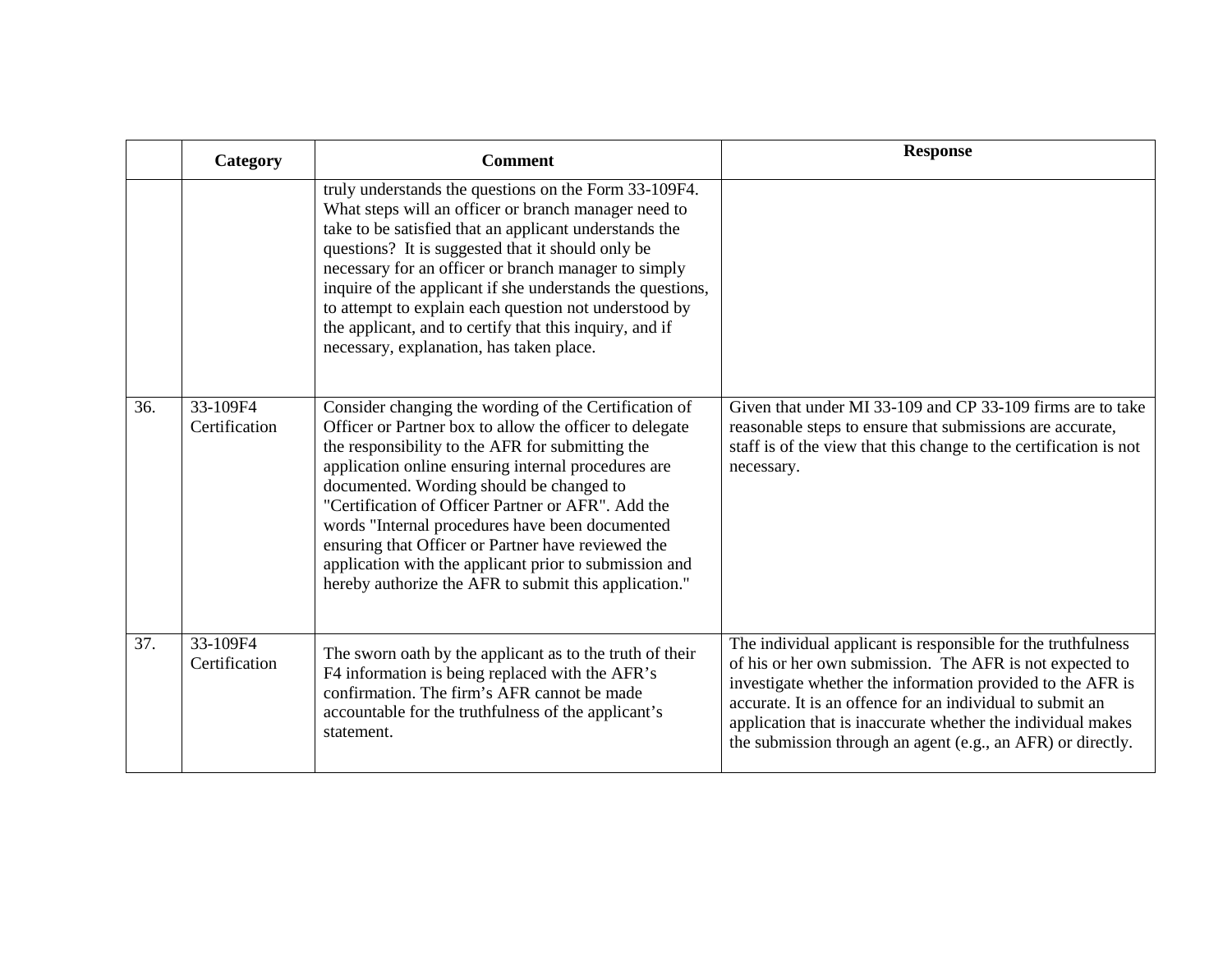|     | Category                                | <b>Comment</b>                                                                                                                                                                                                                 | <b>Response</b>                                                                                                                                                                                                                                                                                                                                                                                                                                                                                                                          |
|-----|-----------------------------------------|--------------------------------------------------------------------------------------------------------------------------------------------------------------------------------------------------------------------------------|------------------------------------------------------------------------------------------------------------------------------------------------------------------------------------------------------------------------------------------------------------------------------------------------------------------------------------------------------------------------------------------------------------------------------------------------------------------------------------------------------------------------------------------|
| 38. | 33-109F4<br>Certification               | Dealers will have to implement their own affidavit or<br>certification process for the applicant to sign prior to the<br>AFR submitting the application to the regulators. How is<br>this an economic benefit to the dealer?   | Individuals are not required to sign a paper form before<br>submitting the form in NRD format. It is an offence for an<br>individual to submit an application that is inaccurate<br>whether or not the individual has signed a certification.                                                                                                                                                                                                                                                                                            |
| 39. | 33-109F4<br>Certification               | Please clarify how the Certification of Officer or Partner<br>would be completed. Right now the AFR inputs the<br>information, but the officer ticks off the box certifying<br>that everything is true.                        | If the application is submitted in paper an authorized partner<br>or officer of the firm must sign the certification section, as is<br>the case in the current paper filing system. If the application<br>is submitted in NRD format there will be no partner or<br>officer certification (this checkbox has been removed from<br>the form). Because firms will be able to monitor NRD<br>submissions through AFRs the regulators are of the view<br>that further evidence of a firm's review (e.g., a certification)<br>is unnecessary. |
| 40. | 33-109F4<br><b>SRO</b><br>Certification | Form 33-109F4's "sign off" refers to "we" instead of the<br>applicant directly. Please indicate whether it is the firm<br>or applicant that is being referred to.                                                              | The individual is being referred to. The SRO certification<br>section has been amended to clarify this.                                                                                                                                                                                                                                                                                                                                                                                                                                  |
| 41. | 33-109F4<br><b>SRO</b><br>Certification | The provision in the Certification and Agreement of<br>Applicant and Sponsoring Firm restricts the applicant<br>from gaining employment with another dealer. This ban<br>is too restrictive and onerous and should be removed. | Staff agrees with the commentator and has clarified the<br>form.                                                                                                                                                                                                                                                                                                                                                                                                                                                                         |
| 42. | 33-109F4<br>Schedules                   | Please clarify whether all schedules can be filed<br>electronically or whether a hard copy needs to be<br>forwarded.                                                                                                           | All schedules are filed electronically through NRD.                                                                                                                                                                                                                                                                                                                                                                                                                                                                                      |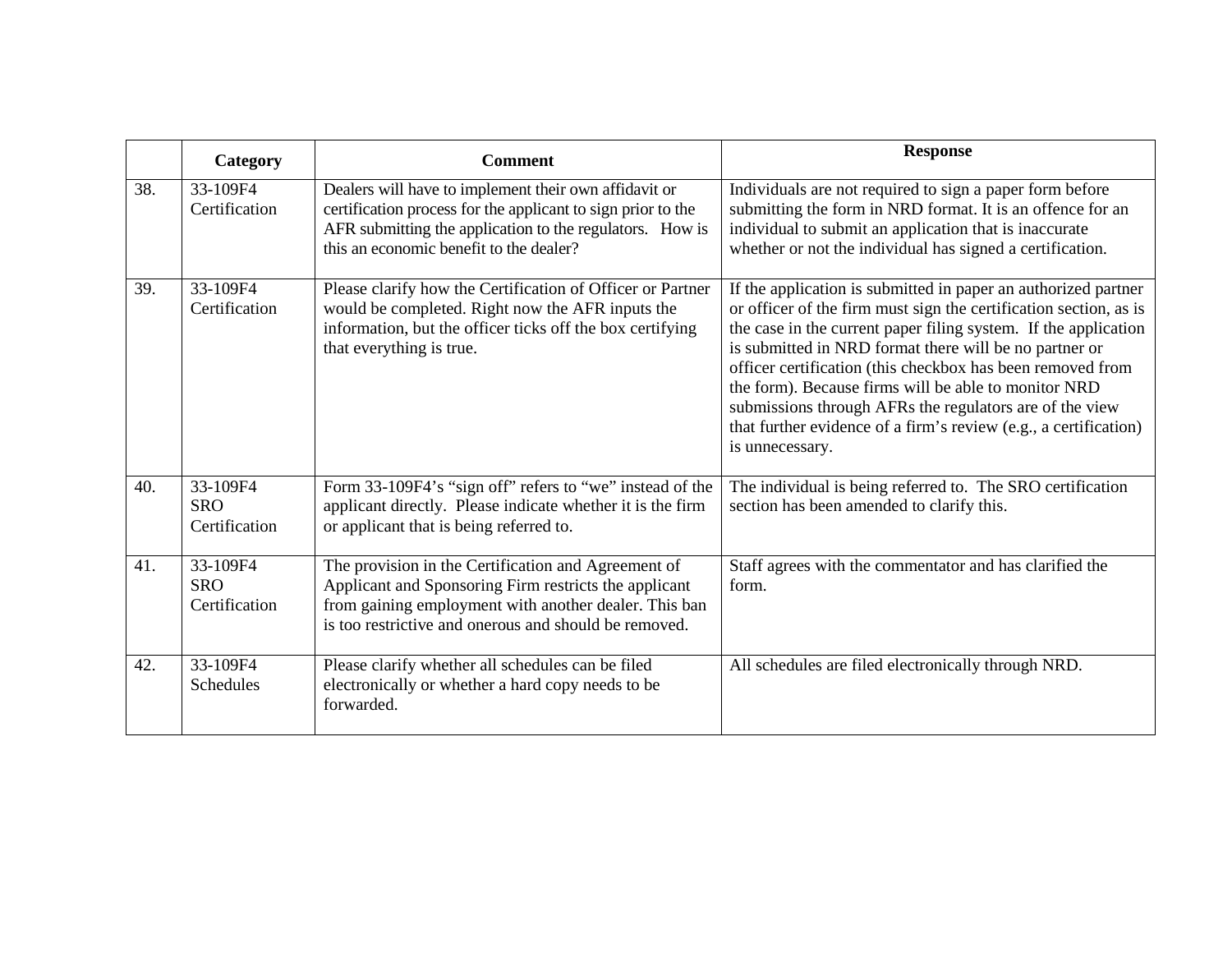|     | Category               | <b>Comment</b>                                                                                                                                                                                                                                                                      | <b>Response</b>                                                                                                                                                                                                                                                                                                                                       |
|-----|------------------------|-------------------------------------------------------------------------------------------------------------------------------------------------------------------------------------------------------------------------------------------------------------------------------------|-------------------------------------------------------------------------------------------------------------------------------------------------------------------------------------------------------------------------------------------------------------------------------------------------------------------------------------------------------|
| 43. | 33-109F4<br>Schedule F | Consider defining 'major portion of your time'. This<br>phrase is too broad and can be interpreted differently.                                                                                                                                                                     | Staff agrees with the commentators. Individuals will be<br>required to provide disclosure under this question if they are<br>working less than 30 hours per week with their sponsoring<br>firm.                                                                                                                                                       |
| 44. | 33-109F4<br>Schedule F | It appears that Schedule F only provides room for<br>information about one current employer. If this is the<br>case, consider the fact that many individuals may have<br>more than one current employer.                                                                            | NRD permits applicants to complete as many current<br>employer schedules as are necessary.                                                                                                                                                                                                                                                            |
| 45. | 33-109F4<br>Schedule F | May this form also be used for "specialized"<br>registrations such as portfolio managers? If so, please<br>indicate this explicitly.                                                                                                                                                | The form provides the following direction, which staff<br>believes is sufficiently explicit:<br>"If you are seeking a type of registration for which specified<br>experience is required, provide details of that experience<br>below (for example, level of responsibility, value of<br>accounts under direct supervision, and research experience)" |
| 46. | 33-109F4<br>Schedule G | It appears that Schedule G only provides room for<br>information about one previous employer. If this is the<br>case, consider the fact that an individual may have more<br>than one previous employer.                                                                             | NRD permits an applicant to complete as many previous<br>employer schedules as are necessary.                                                                                                                                                                                                                                                         |
| 47. | 33-109F4<br>Schedule H | With regard to Schedule H $(1)(a)$ , $(b)$ , $(2)(a)$ and $(3)(a)$<br>please replace the words "the period of registration or<br>licensing" with "the dates between which you held the<br>registration or license" or "the length of time you held<br>the registration or license". | In each schedule that requested "the period", staff has<br>amended the wording to specify that "the dates" are<br>required.                                                                                                                                                                                                                           |
| 48. | 33-109F4<br>Schedule L | Schedule "L" requires individuals to state the source of<br>funds they propose to invest in the firm (if applicable).<br>Please clarify what the purpose of this item is as we are                                                                                                  | Staff has amended this requirement to specify the following<br>disclosure requirement:<br>"If another party has provided you with funds to invest in                                                                                                                                                                                                  |